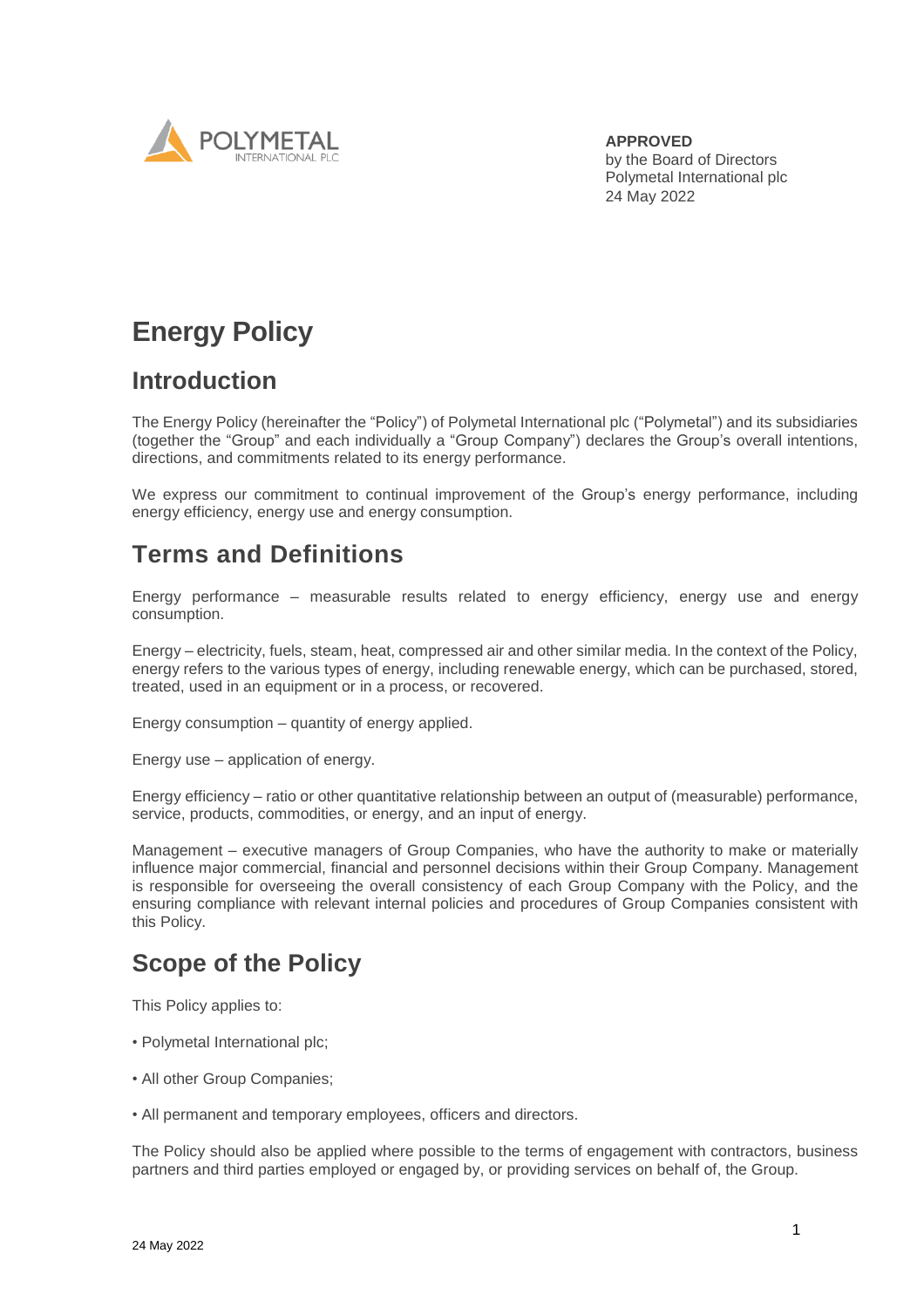## **Commitments and Provisions**

This Policy supplements the Group's Environmental Policy and Climate Change Policy.

Each Group Company adopts the Policy in order to continually improve their energy performance, including energy efficiency, energy use and energy consumption. To achieve these goals, Polymetal and each Group Company make commitments to focus on the following areas and approaches:

- a) Adhere to the overall intentions, directions, and commitments related to its energy performance as formally expressed by the Group's Management.
- b) Establish energy objectives and targets at relevant functions and levels. The objectives and targets shall be documented; be consistent with the energy policy; be measurable (if practicable); be in line with applicable requirements; consider significant energy consumption; consider opportunities to improve energy performance; be monitored; be communicated to the employees and be updated as appropriate.
- c) Ensure the availability of information and resources to achieve energy objectives and targets.
- d) Comply with applicable legal requirements and meet the stakeholders' needs and expectations related to energy efficiency, energy use and energy consumption.
- e) Demonstrate continual energy performance improvement.
- f) Promote the procurement of energy efficient products and services that have an impact on energy performance.
- g) Facilitate design and project activities aimed at energy performance improvement.
- h) Adopt a corporate Energy Management System developed and implemented in accordance with the ISO 50001 Standard.
- i) Purchase where possible energy from renewable and low-carbon sources.

#### **Policy Implementation**

The Policy should be considered as inseparable from, and viewed in the context of, the principles and approaches described in the Group's other policies regulating approach to to the improvement of energy performance, including the Climate Change Policy and the Environmental Policy. These documents are available on Polymetal's website.

Each Group Company retains sole responsibility for implementing and complying with the principles of this Policy. Each Group Company shall implement internal policies and procedures consistent with the Policy so far as they do not contradict the applicable laws and/or other regulatory requirements of the jurisdiction in which they operate.

Relevant internal policies and procedures of each Group Company shall be made available on the internal network of that company. All employees should be made aware of these policies and know where to find them. The policies can also be obtained by contacting the internal communication department of each Group Company.

Breaches of the principles of this Policy, and breaches of any relevant internal policies and/or procedures of Group Companies which implement this Policy, are a serious matter, and may render employees liable to disciplinary action, including dismissal, in accordance with applicable legislation, and the internal policies and procedures of the Group Companies. Equivalent penalties will also apply to contractors, managers, officers, directors, business partners and third parties engaged by, or providing services on behalf of the Group, when appropriate. In many jurisdictions, such breaches may also leave an employee liable to prosecution by law enforcement or regulatory bodies. These authorities may impose significant penalties for the misconduct of third parties acting on behalf of the Group. Polymetal will not hesitate to terminate its relationships with third parties who have been found to be in breach of this Policy or other related policies